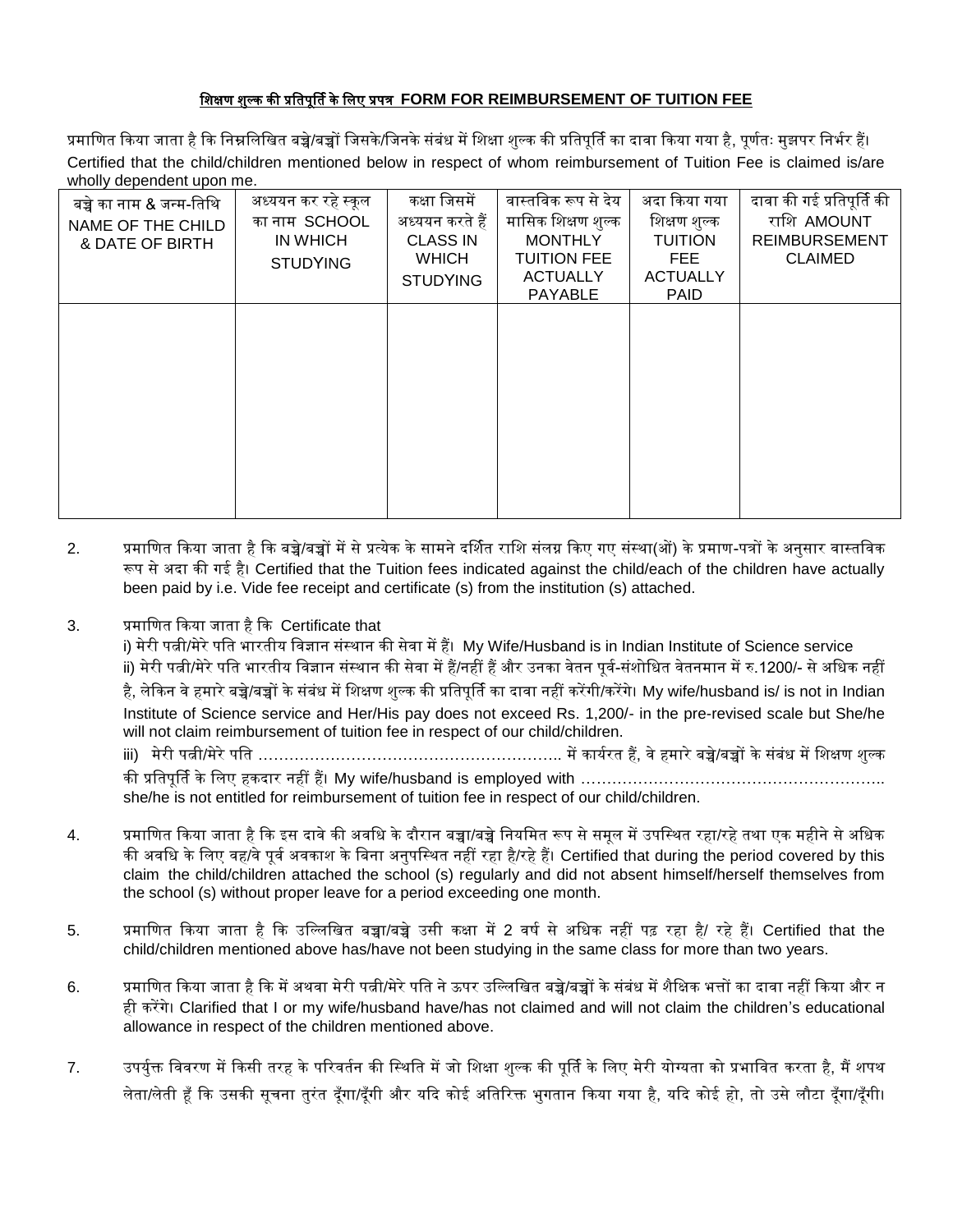In the event of any change in the particulars given above which affect my eligibility for reimbursement of tuition fees I the undersigned to intimate the same promptly and also to refund excess payments if any made.

8. प्रमाणित किया जाता है कि मैं अपने पहले/दूसरे बच्चे के लिए उक्त शिक्षण शुल्क का दावा कर रहा/रही हूँ जिसका नाम परिवार संबंधी शववरण में घोशर्ि ककया गया है। Certified that I am claiming Tuition fees for my first/second child. Whose name has been declared in the family particulars.

|                | कर्मचारी कोड नं. EMPLOYEE CODE No……………………………<br>(संस्थान का नाम और स्थान Name and Location of the Institution)                                                                                                                                                                                                                                     |
|----------------|----------------------------------------------------------------------------------------------------------------------------------------------------------------------------------------------------------------------------------------------------------------------------------------------------------------------------------------------------|
| $\mathbf{1}$ . | प्रमाणित किया जाता है कि इसमें क्रम सं. 4 और 5 में श्री/श्रीमती……………………………………… द्वारा दी गई सूचना सही है।<br>SI No. 4 and 5 overleaf are correct.                                                                                                                                                                                                  |
| 2.             | प्रमाणित किया जाता है कि श्री/कुमारी……………………………….सुपुत्र/सुपुत्री  श्री/श्रीमती……………………………………                                                                                                                                                                                                                                                      |
|                | तक की अवधि के लिए शिक्षण शुल्क अदा किया है।   Certified that Shri/Kumari<br>Son/Daughter<br>of                                                                                                                                                                                                                                                     |
|                | as per details given below.                                                                                                                                                                                                                                                                                                                        |
|                | 1. शिक्षण शुल्क रु. Tuition Fees Rs……………………………                                                                                                                                                                                                                                                                                                     |
| 3.             | प्रमाणित किया जाता है कि श्री/कुमारी……………………………… वर्तमान में वर्ग…………………………… के विद्यार्थी हैं                                                                                                                                                                                                                                                     |
|                | किया है।                                                                                                                                                                                                                                                                                                                                           |
|                | 2. विज्ञान शुल्क रु. Science Fees Rs……………………………<br>3. संगीत शुल्क रु. Music Fees Rs……………………………                                                                                                                                                                                                                                                     |
| 4.             | प्रमाणित किया जाता है कि यह केंद्र सरकार/राज्य सरकार/संघ राज्य क्षेत्र/प्रशासन/नगरपालिका समिति/पंचायत समिति/जिला परिषद<br>द्वारा संचालित विद्यालय/कॉलेज है। Certified that this is a school/College run by Central Government / State<br>Government / Union Territory / Administration / Municipal Committee / Panchayat Samithi / Zilla parishad. |
| 5.             | कॉलेज है। Certified that this is a school / college recognized by the educational authorities                                                                                                                                                                                                                                                      |